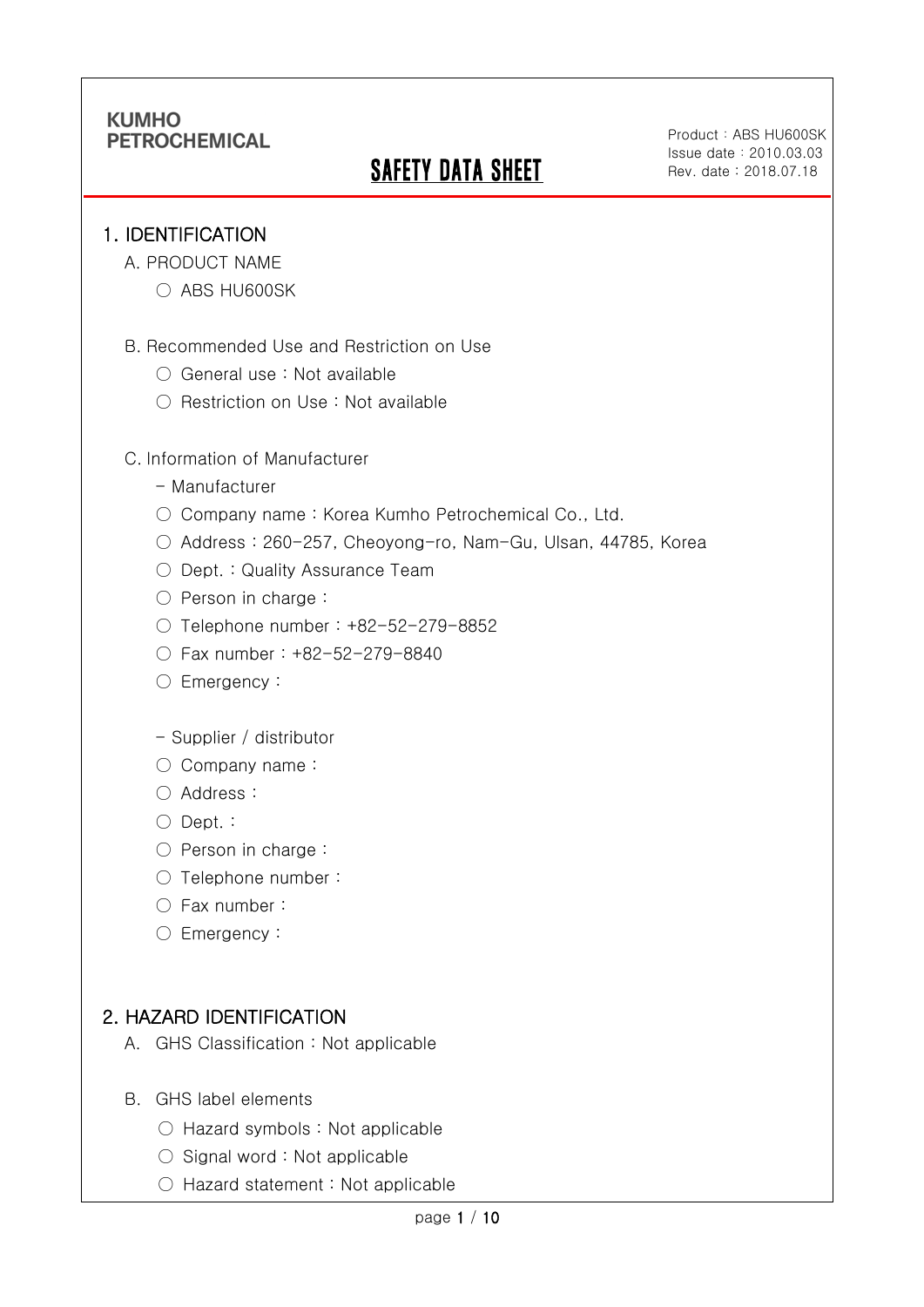Ī

# **SAFETY DATA SHEET**

○ Precautionary statements : Not applicable

C. Other hazards which do not result in classification :

- NFPA rating: (0~4 steps) : Health=1, Flammability=1, Reactivity=0

## 3. COMPOSITION/INFORMATION ON INGREDIENTS

| Chemical name                    | CAS No./ECL No./EINECS No.  | Contents(%) |
|----------------------------------|-----------------------------|-------------|
| AMS type heat resist ABS         | 25120-20-1/KE-29414/-       | $67 - 85$   |
| PMI type heat resist co-polymer  | 94858-30-7/2009-3-3928/-    | $15 - 30$   |
| Stabilizer                       | Proprietary                 | 0<1         |
| Lubricant                        | Proprietary                 | $0 - 2$     |
| Acrylonitrile monomer            | 107-13-1/KE-29393/203-466-5 | < 0.1       |
| Butadiene monomer                | 106-99-0/KE-3719/203-450-8  | < 0.1       |
| Styrene monomer                  | 100-42-5/KE-35342/202-851-5 | < 0.1       |
| $\alpha$ -Methyl styrene monomer | 98-83-9/KE-23939/202-705-0  | < 0.1       |

※ Reference No. : ECL(Registration number of Korean Existing Chemical List) EINECS(Registration number of Europe Existing Chemical List)

### 4. FIRST-AID MEASURES

- A. Eye Contact :
	- Immediately flush eyes with plenty of water at least 15minutes.
	- If irritation persists, get a doctor's examination.
	- Lifting eyelids occasionally to wash eyelids down enough to follow up.

#### B. Skin Contact :

- Wash the contaminated skin area with running water.
- Cooling the contaminated skin with cool running water when contact with melt.
- Get medical attention when burn by melt.
- C. Inhalation :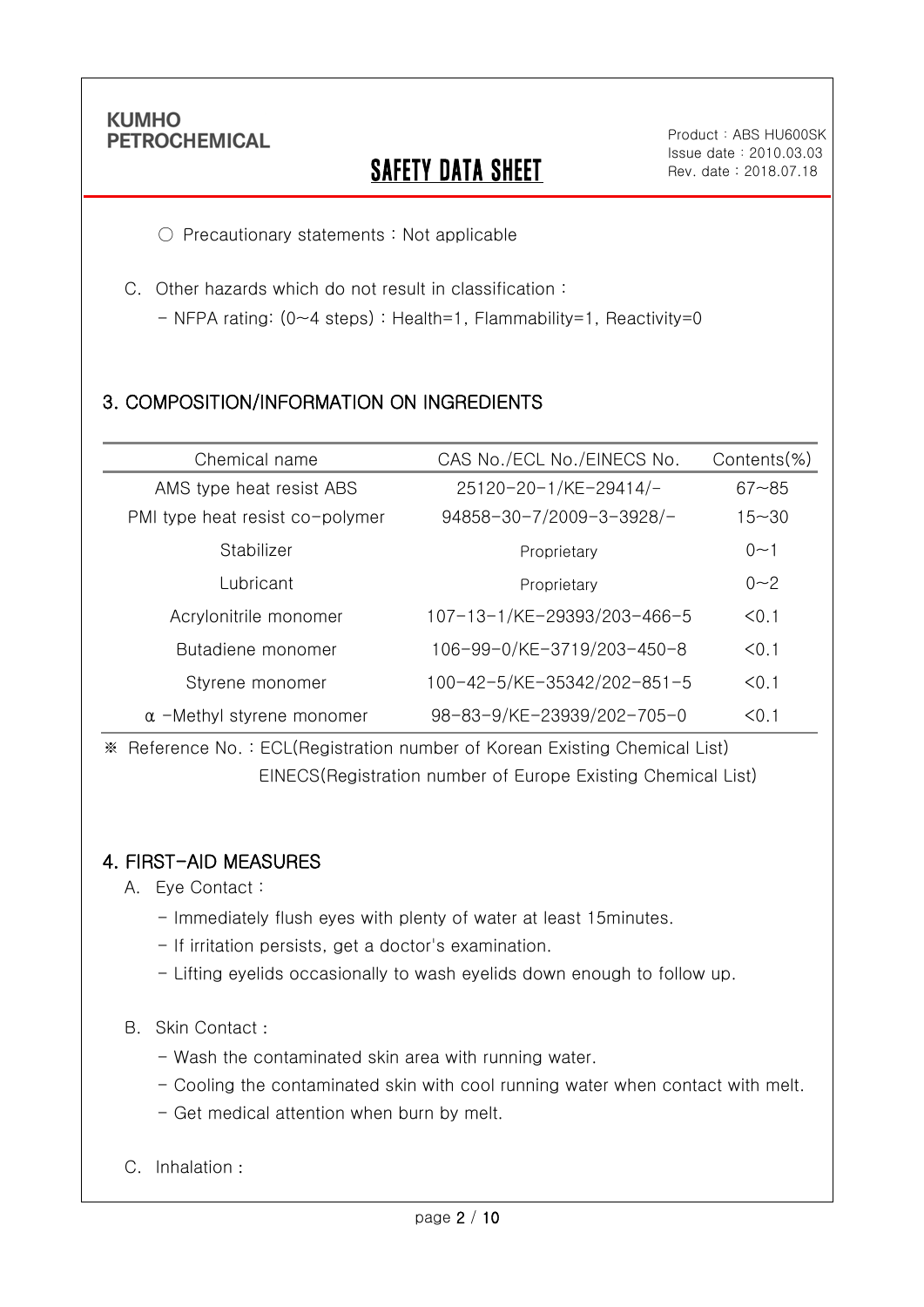Ī

# SAFETY DATA SHEET

Product: ABS HU600SK Issue date:2010.03.03 Rev. date : 2018.07.18

- Remove exposed person to fresh air If inhaled smoke and decomposition products.
- Remove victim to fresh air and keep at rest in a position comfortable.
- Get medical attention.
- D. Ingestion:
	- Rinse mouth with water
	- Give large amounts of water.
	- Toxic by ingestion does not high.
	- If irritation or symptoms occurs, get a doctor's examination.
- E. Delay and immediate effects and also chronic effects from short and long term exposure :
	- Steams by plastic processing at high temperature may cause eyes and respiratory irritation.
- F. Notice to Physician :
	- Treatment may vary with condition of victim and specifics of incident.

## 5. FIRE FIGHTING MEASURE

- A. Suitable (Unsuitable) extinguishing media :
	- Extinguishing media : Carbon Dioxide, Dry Chemical, Water.
	- Unsuitable Extinguishing media : Do not use direct water.
	- Big Fire : Water spray, regular foam
- B. Specific hazards arising from the chemical
	- Combustion : Carbon monoxide, Carbon dioxide, hydrogen cyanide
	- Levels of fire hazard : Not available
- C. Fire fighting procedures and equipments :
	- Wear appropriate personal protective equipment(see section 8. EXPOSURE CONTROLS/PERSONAL PROTECTION).
	- Avoid inhalation of smoke or gas when fire fighting.
	- Move container from fire area if it can be done without risk.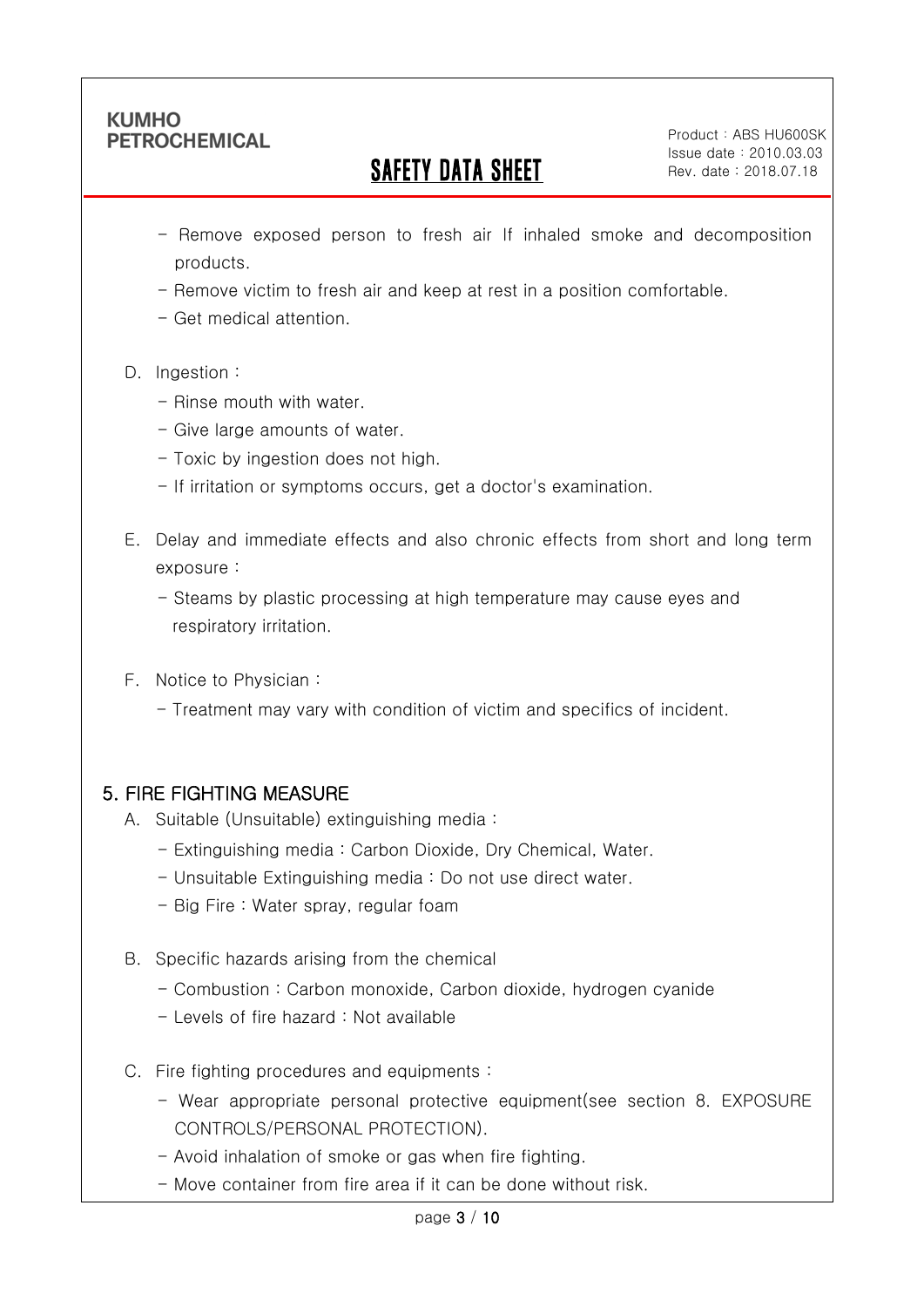Ī

# SAFETY DATA SHEET

- Cool containers with water until well after fire is out.

#### 6. ACCIDENTAL RELEASE MEASURES

A. Personal Precautions, Protective Equipment and Emergency procedures :

- Perform in accordance with 「 See section 8. EXPOSURE CONTROLS / PERSONAL PROTECTION」. Put on appropriate personal protective equipment.
- Where possible allow leak of molten material to solidify mechanical and chemical protective.
- Use a way to minimize dust.
- Avoid contact with eyes and skin.
- Avoid inhalation of substance itself or combustion.
- Evacuation against the wind.
- Avoid contact with heat, sparks, flame or other ignition sources.
- B. Environmental Precautions
	- Avoid dispersal of spilt material and runoff and contact with waterways, drains and sewers. If large spills, advise emergency services.
- C. Methods and materials for containment and cleaning up :
	- $\bigcirc$  For small spills.
		- Remove all sources of ignition.
		- Suppression occurrence of dust.
		- Appropriate container for disposal of spilled material collected.
		- Ventilate leak areas and clearing leak area.
	- For large spills.
		- Remove all sources of ignition.
		- Suppression occurrence of dust.
		- Avoid entering to sewers or water system.
		- For disposal of spilled material in appropriate containers collected and clear surface.
		- Appropriate container for disposal of spilled material collected.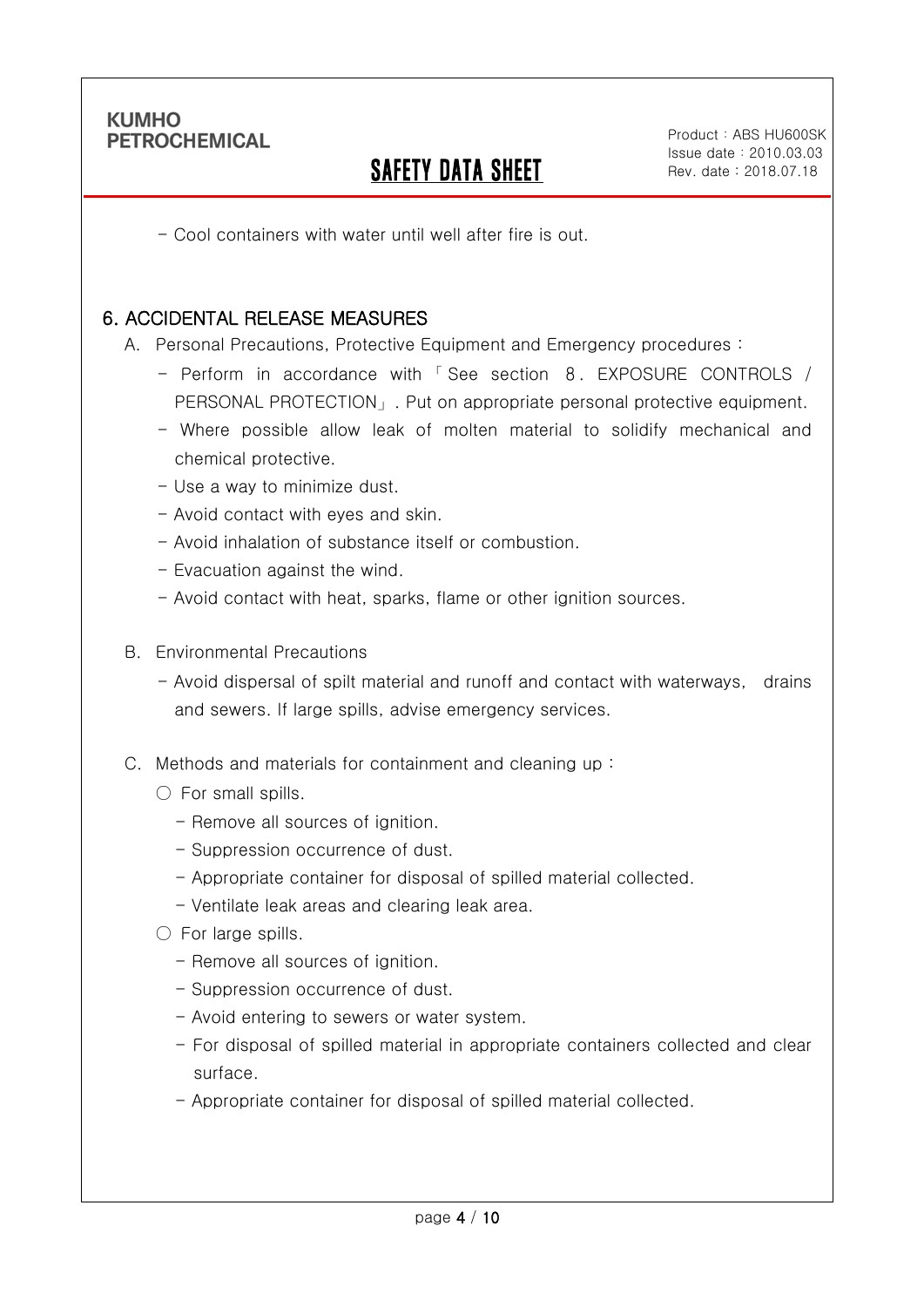# SAFETY DATA SHEET

Product: ABS HU600SK Issue date:2010.03.03 Rev. date : 2018.07.18

#### 7. HANDLING AND STORAGE

A. Handling :

Ī

- Perform in accordance with 「 See section 8. EXPOSURE CONTROLS / PERSONAL PROTECTION」. Put on appropriate personal protective equipment.
- Handle in a well-ventilated place.
- Avoid contact with heat, sparks, flame or other ignition sources.
- Remove all sources of ignition.
- Ground all equipment.
- Wash thoroughly after handling
- B. Storage Precautionary Statements :
	- Keep in original container and tightly closed.
	- Avoid contact moisture.
	- Avoid contact with incompatible materials.

#### 8. EXPOSURE CONTROLS/PERSONAL PROTECTION

- A. Exposure limit
	- Exposure limit under ISHL : Not applicable
	- ACGIH : Not applicable
	- Biological exposure limits : Not applicable
- B. Engineering Controls
	- A system of local and/or general exhaust is recommended to keep employee exposures above the Exposure Limits. Local exhaust ventilation is generally preferred because it can control the emissions of the contaminant at its source, preventing dispersion of it into the general work area. The use of local exhaust ventilation is recommended to control emissions near the source.
- C. Personal Protective Equipment :
	- Respiratory Protection : Use the respirator be given official approval by Korea Occupational Safety & Health Agency. Under conditions of frequent use or heavy exposure, Respiratory protection may be needed. Respiratory protection is ranked in order from minimum to maximum. Consider warning properties before use.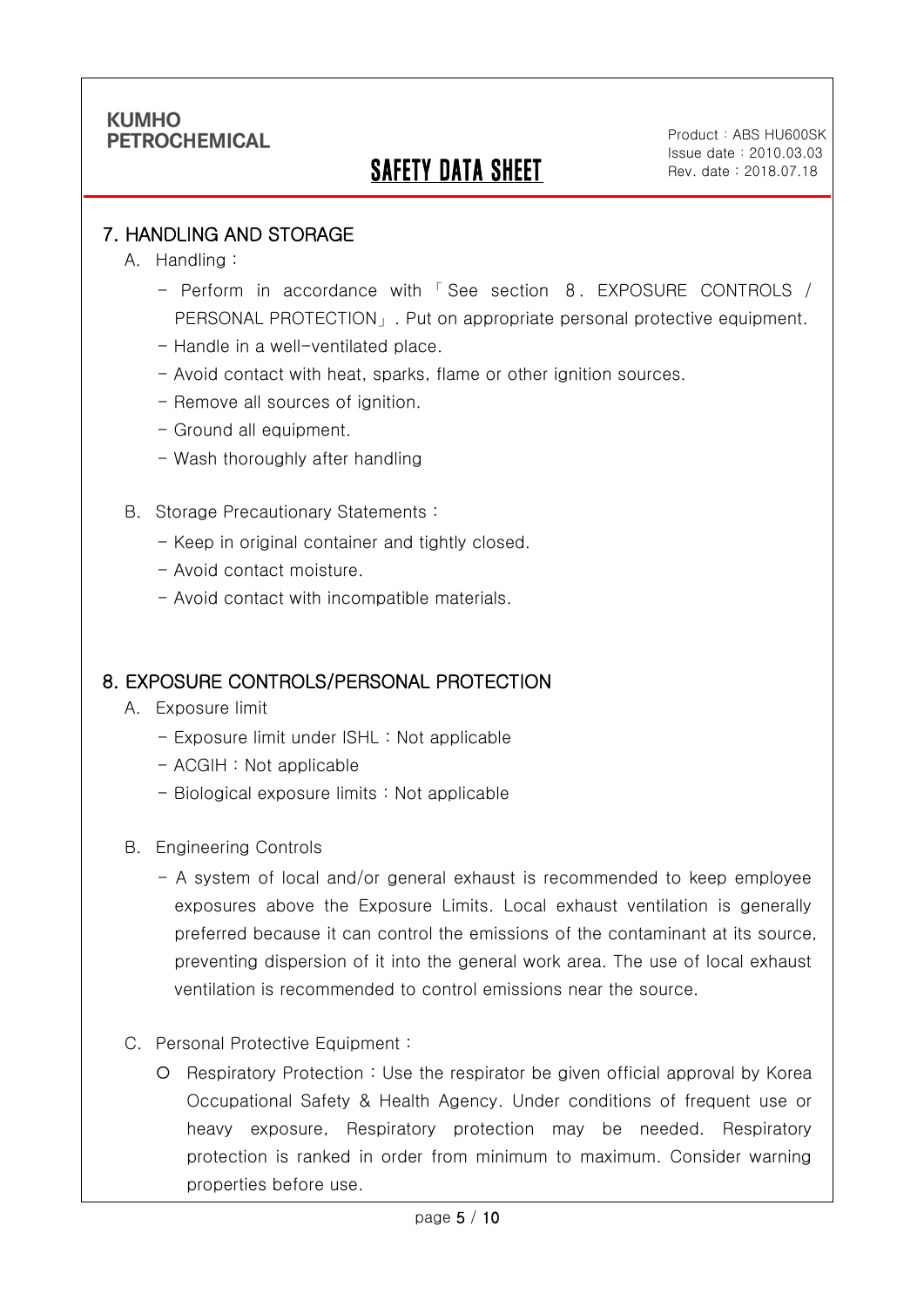Ī

# SAFETY DATA SHEET

Product: ABS HU600SK Issue date:2010.03.03 Rev. date : 2018.07.18

- Dust, mist, fume-purifying respiratory protection
- Any air-purifying respirator with a corpuscle filter of high efficiency
- Any respiratory protection with a electromotion fan(for dust, mist, fume-purifying)
- ※ For Unknown Concentration or Immediately Dangerous to Life or Health
- Self-contained breathing apparatus(pressure-demand or other positive-pressure mode in combination)
- Supplied-air respirator with full facepiece
- Eye Protection : Wear primary eye protection such as splash resistant safety goggles with a secondary protection faceshield. Provide an emergency eye wash station and quick drench shower in the immediate work area.
- Hand Protection : Wear chemical resistant protected gloves if there is hazard potential for direct skin contact. Wear heat resistant protected gloves to withstand the temperature of molten product.
- Body Protection : Wear chemical resistant protected clothing if there is hazard potential for direct contact.

### 9. PHYSICAL AND CHEMICAL PROPERTIES

- A. Appearance : Pellet
- B. Odor : Mild odor
- C. Odor threshold : Not available
- D. pH : 7
- E. Melting point/Freezing point : Not applicable
- F. Initial Boiling Point/Boiling Ranges : Not applicable
- G. Flash point : 349℃(660℉)
- H. Evapourating Rate : Not applicable
- I. Flammability(solid, gas) : 1/16" HB(UL 94)
- J. Upper/Lower Flammability or explosive limits : Not available
- K. Vapour pressure : Not applicable
- L. Solubility :
	- Water : Insoluble

Acetone, MEK, dichloromethane : Soluble

Alcohol, Mineral Oil : insoluble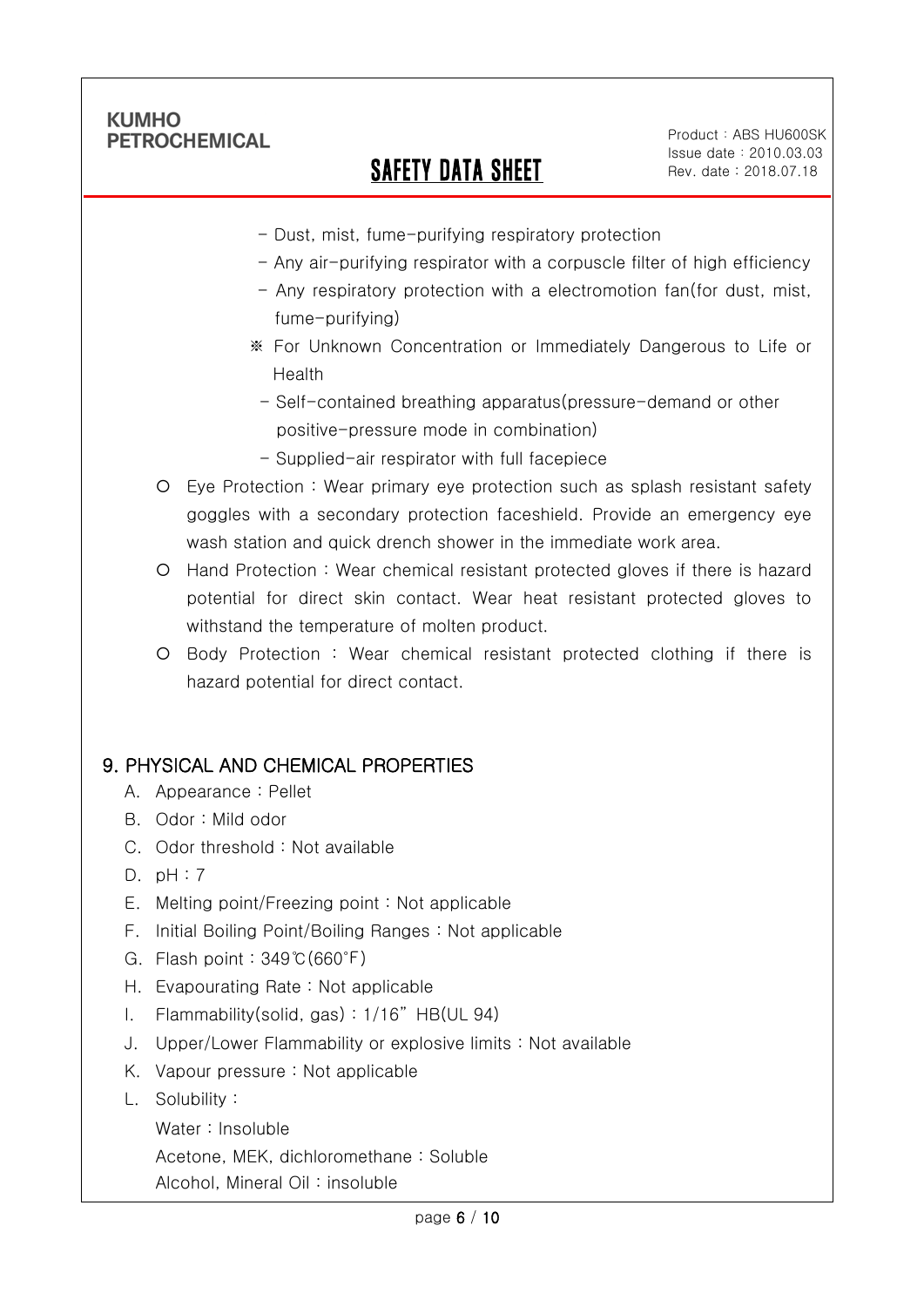Ī

# **SAFETY DATA SHEET**

Product: ABS HU600SK Issue date:2010.03.03 Rev. date : 2018.07.18

- M. Vapour density(Air=1) : Not applicable
- N. Relative density : 1.02~1.17
- O. Partition coefficient of n-octanol/water : Not available
- P. Autoignition Temperature : 455℃
- Q. Decomposition Temperature : Not applicable
- R. Viscosity : Not applicable
- S. Molecular weight : 50,000~200,000

### 10. STABILITY AND REACTIVITY

- A. Stability
	- This material is stable under recommended storage and handling conditions
	- Decompose at 320℃ on heating.
- B. Possibility of Hazardous Reaction
	- Will not occur.
- C. Conditions to Avoid
	- Avoid contact with heat.
	- Avoid contact with heat, sparks, flame or other ignition sources.
- D. Materials to Avoid
	- Strong oxidizing agents.
- E. Hazardous Decomposition Products
	- Hydrogen cyanide
	- Generate monomer, oxides, gas/steam, hydrocarbon, low-molecular oligomers ring, gas products when heated to high temperature.

### 11. TOXOCOLOGICAL INFORMATION

- A. Information on the likely routes of exposure
	- (Respiratory tracts) : Not available
	- (Oral) : Not available
	- (Eye ∙ Skin) : Not available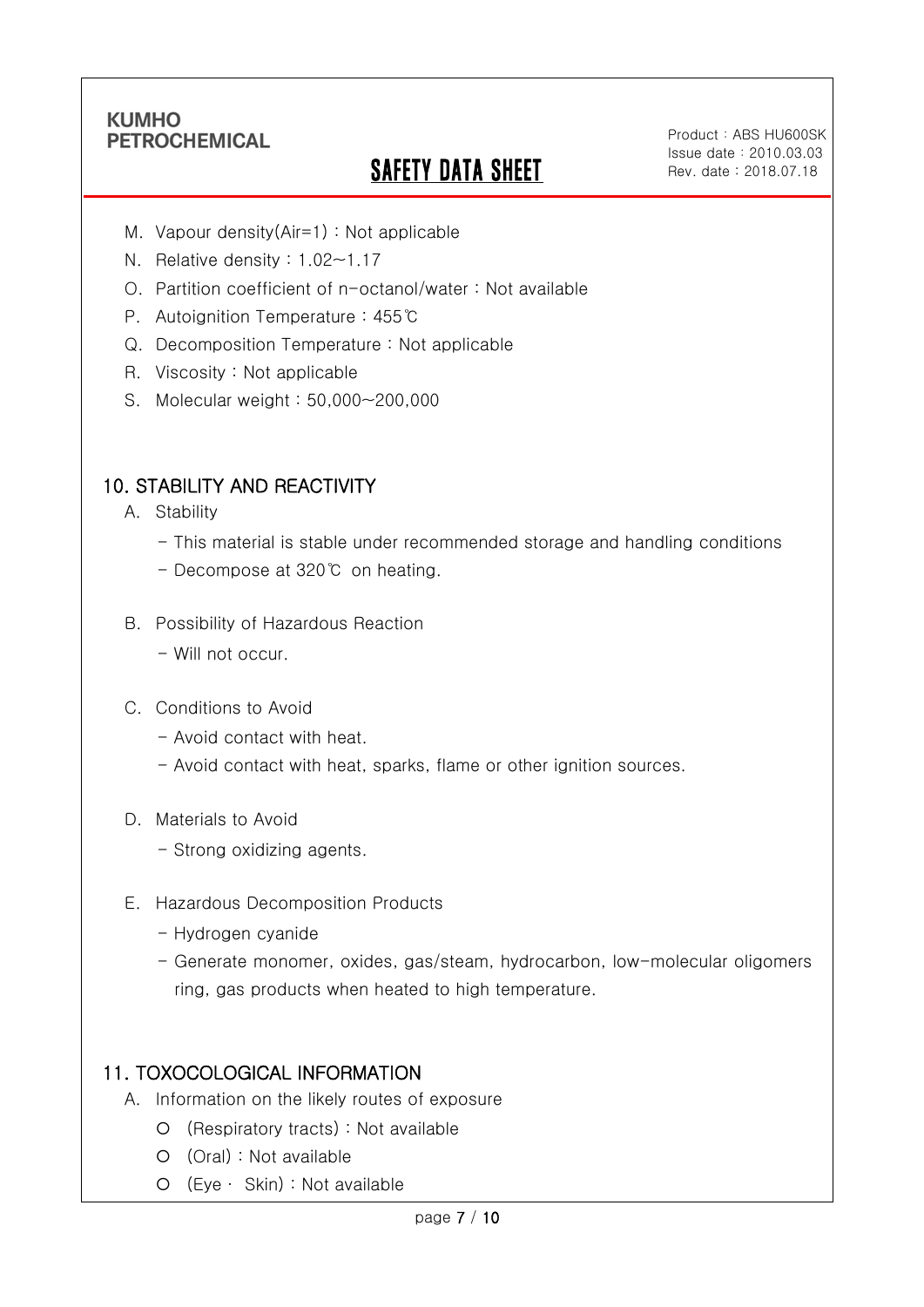Ī

# SAFETY DATA SHEET

Product: ABS HU600SK Issue date:2010.03.03 Rev. date : 2018.07.18

- B. Delayed and immediate effects and also chronic effects from short and long term exposure
	- Acute toxicity : Not available
	- O Skin corrosion/irritation : Not available
	- $O$  Serious eye damage/irritation : Not available
	- O Respiratory sensitization : Not available
	- O Skin sensitization : Not available
	- Carcinogenicity : Not available
	- Germ cell mutagenicity : Not available
	- $O$  Reproductive toxicity : Not available
	- Specific target organ toxicity(single exposure) : Not available
	- Specific target organ toxicity(repeated exposure) : Not available
	- Aspiration hazard : Not available
	- Chronic effect : Not available
- C. Calculation the classification of the mixture(acute toxicity estimate calculation etc.) : Not applicable

### 12. ECOLOGICAL INFORMATION

- A. Ecotoxicity : Not available
- B. Persistence and degradability : Not applicable
- C. Bioaccumulative potential : Not applicable
- D. Mobility in soil : Not available
- E. Other adverse effects : Not applicable

### 13. DISPOSAL CONSIDERATION

- A. Disposal methods
	- The user of this product must properly characterize the waste/container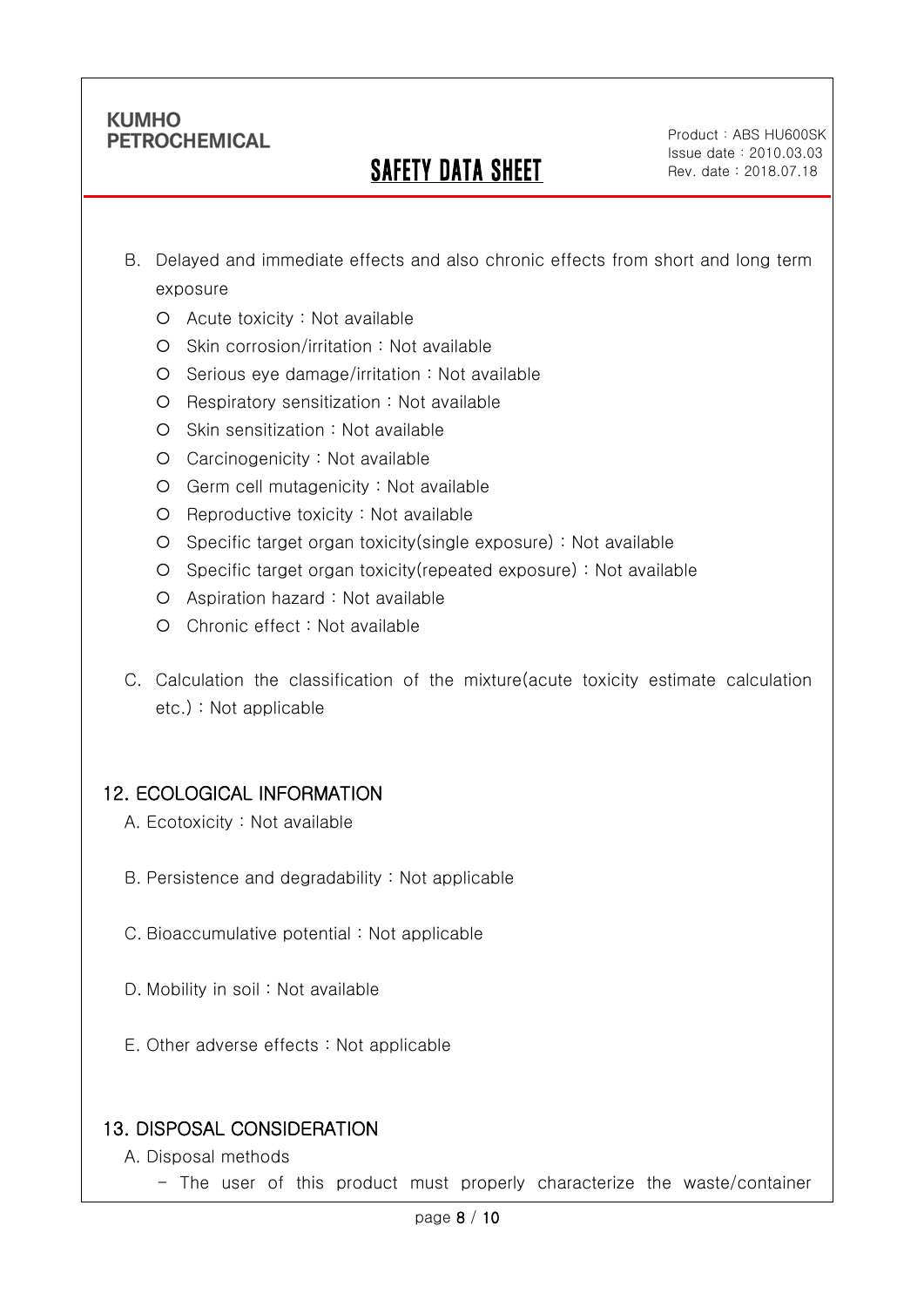Ī

# SAFETY DATA SHEET

Product: ABS HU600SK Issue date:2010.03.03 Rev. date : 2018.07.18

generated from the use of this product in accordance with all applicable federal, state and/or local laws and regulations in order to determine the proper disposal of the waste in accordance with all applicable federal, state and/or local laws and regulations.

- B. Special precautions for disposal :
	- The user of this product must disposal by oneself or entrust to waste disposer or person who other' s waste recycle and dispose, person who establish and operate waste disposal facilities.
	- Dispose of waste in accordance with local regulation.

#### 14. TRANSPORT INFORMATION

- A. UN number : Not regulated for transport of dangerous goods
- B. Proper shipping name : Not applicable
- C. Hazard class : Not applicable
- D. Packing group : Not applicable
- E. Marine pollutant : Not applicable
- F. Special precautions for user related to transport or transportation measures :
	- 1) EmS FIRE SCHEDULE : F-A
	- 2) EmS SPILLAGE SCHEDULE : S-H
- G. IATA Transport : Not Classified as dangerous for IATA Transport

### 15. REGULATORY INFORMATION

A. Korea Industry Safety and Health Law (ISHL) :

 $\bigcirc$  This product is not subject to the chemical for classification and labeling under ISHL Article 41.